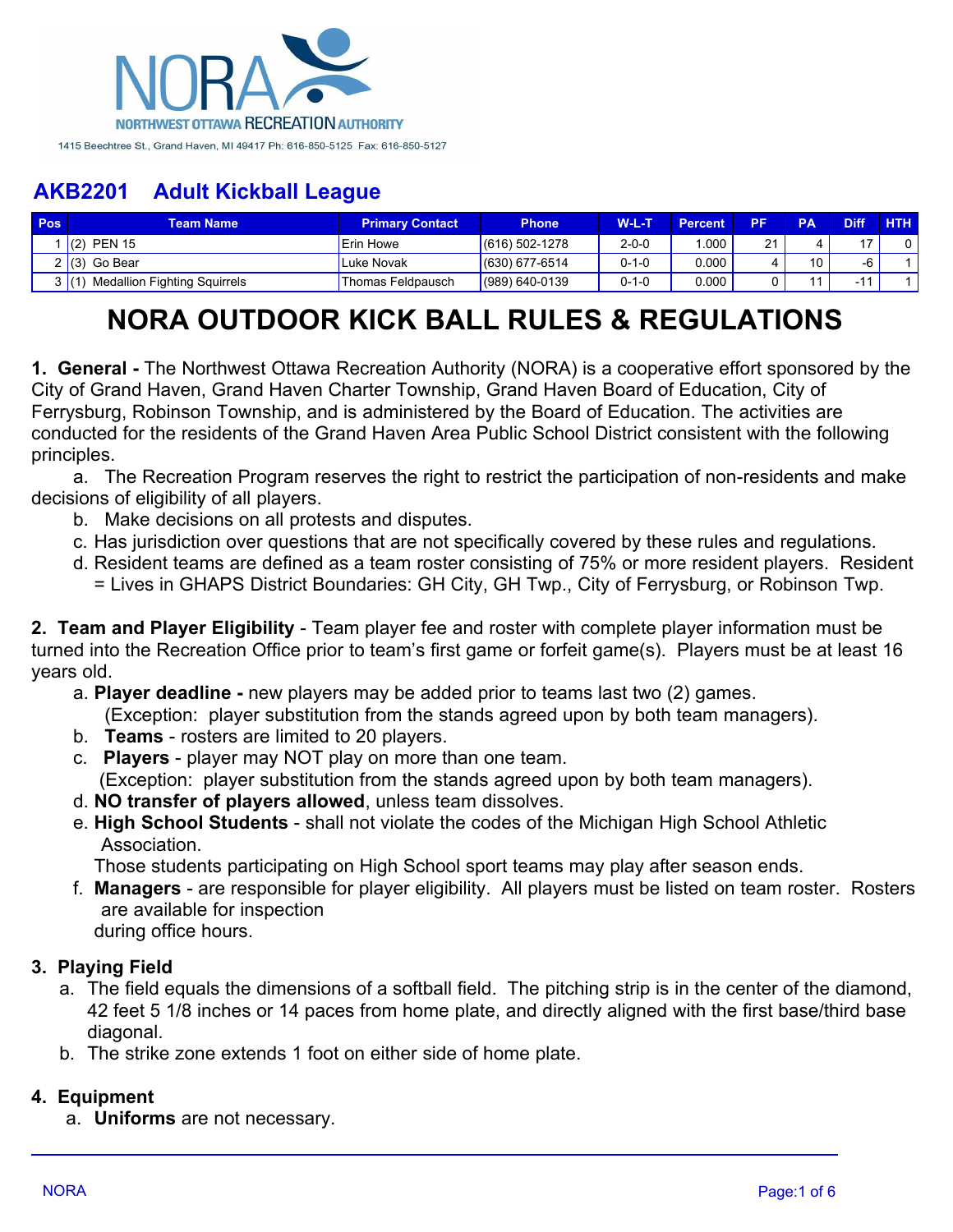

- b. **Balls** The official game ball will be provided by league.
- c. **Metal spikes or front cleats** are not allowed. The liability of someone getting hurt by metal spikes is so great that they will not be tolerated.
- d. **Proper team equipment** is the manager's responsibility.

**5. Games** - games will not be rescheduled for team convenience. Official ASA rules will govern with the following local rule exceptions:

a**. Number of players** - minimum of (8) players are required to start (or continue a game) and no more than 9. If the required number of team members are not present, the game will be a forfeit. You may pick up a player from the stands (limit 2 players/game) vs. forfeiting the game, only if both managers agree prior to the start of the game. Players from the stands can be from the same division, but only if agreed by both managers prior to the game. Both managers must put the agreed players full name on the score sheet along with their signature. If both teams cannot agree, then game is still considered a forfeit. Game time is forfeit time. Umpires will not be required to work game that is a forfeit. (NOTE: 9 players= 6 infield & 3 outfield. 8 Players= 5-6 infield & 2-3 outfield.

b**. Games** - will automatically end and are official if one team has a ten (10) run lead after 4 ½ innings with the home team ahead, or if one

team is ahead by twenty (20) runs after  $3\frac{1}{2}$  innings with home team ahead.

c. **Rained Out Games** - games will be rescheduled with the game starting over. However, games will be official after 4  $\frac{1}{2}$  innings if home

team is ahead.

d. **Time Limits** – Games limited to 1 hour. No new inning shall begin after 1 hour from start of game with game being official regardless of inning.

e**. Tied games** - if a game is tied, it may continue until tie is broken at end of complete inning. First game can continue within the 1-hour time limit until 9 innings, second game until darkness. Umpires time is official.

f**. Tie Breaker Rule -** If after the completion of seven (7) innings of play, the score is tied, the following tie breaker rule will be played to determine a winning team. Starting the top of the eighth inning, and each half inning thereafter if time permitted, the offensive team shall begin its turn at kick with the player who is scheduled to kick last in that respective half inning be placed on second base (ei. If the number five kicker is the lead off kicker, the number four kicker in the line up order will be placed on second base). If the tie is not broken in the allotted time, then the tie game will be rescheduled only if it affects the team league standings for first place.

### **6. Pitching/Catching-**

- a. A legal delivery is a ball delivered underhand and at a slow to moderate speed. Bounces are permitted. (Limited to 12" from ground to top of ball).
- b. The Pitcher must stay behind the pitching strip until the ball is kicked. Failure to do so results in a ball.
- c. No player may field in front of the pitcher other than the catcher, and no player may advance in front of the 1 $st - 3$ <sup>rd</sup> base diagonal until the ball is kicked. Failure results in a ball.
- d. The catcher must field directly behind the kicker and may not cross home plate before the ball is kicked. Failure results in a ball.
- e. There must be at least 3 players in the outfield grass before ball is kicked.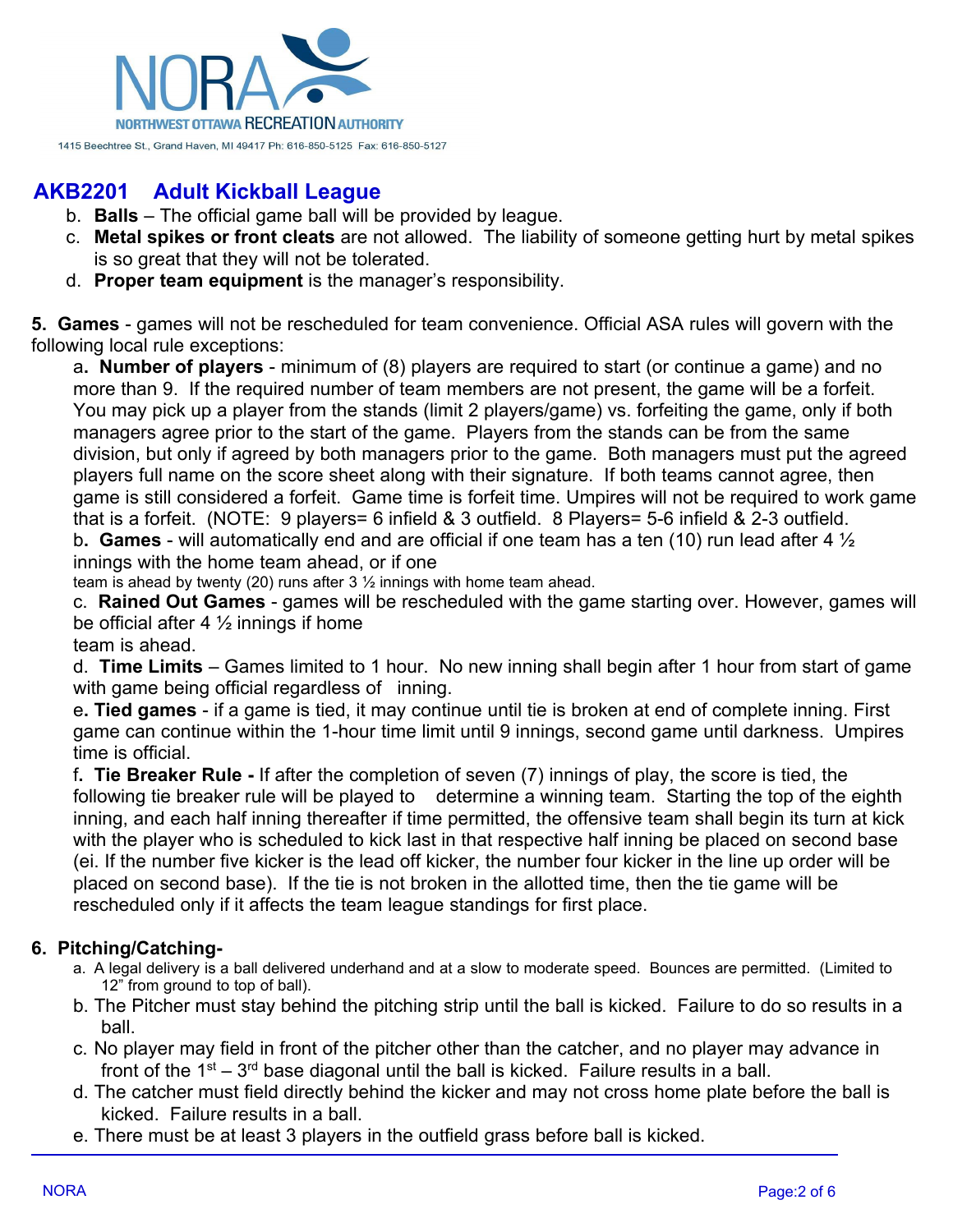

### **7. Kicking-**

- a. All kicks must be made by foot.
- b. All kicks must stay behind or at the painted line close to home plate.
- c. The kicker must take a full kick at the ball. A kicker who bunts the ball is out and the ball is immediately dead.
- d. There is no infield fly rule.

### **8. Running-**

- a. Runners must stay within the base line. Fielders must stay out of the base line. Fielders trying to make an out on base may have their foot on base, but must lean out of the base line. Runners hindered by any fielder within the base line shall be safe at the base to which they were running.
- b. Neither leading off base, or stealing is allowed. Runners cannot leave the base until the kicker has made contact with the ball or runner on the base will be out.
- c. Hitting a runner with the ball above the shoulder level is not permitted. Any runner hit above the shoulders is safe and advances 1 base. If the runner intentionally uses the head to block the ball, and is so called by the umpire, the runner is out.
- d. After a kicked ball is caught, runners must tag their originating base before running to the next base.
- e. Base runners must not interfere with the play in progress. A base runner that does interfere will be charged with interference resulting in being called out on the play.
- f. When a defensive player has the ball and is waiting for the runner, and the runner remains on his feet and deliberately runs into the defensive player, the runner is declared out. The ball will be declared dead and all runners must return to the last base they legally occupied. If the act is to be judged flagrant by the umpire, the offending player will be declared out and ejected from the game and the runner closest to home will also be called out.
- g. One base on an overthrow: Ball going over fence.

#### **9. Strikes-**

- a. A count of 3 strikes constitutes an out.
- b. A Strike is: 1. A pitch within the strike zone not kicked. 2. A pitch missed by the kicker. 3. A foul ball.

#### **10. Balls-**

a. A count of 4 balls advances the kicker to first base.

b. A Ball is: 1. A pitch outside of the strike zone. 2. Any fielder or pitcher advancing on home plate before the ball is kicked. 3. Any catcher crossing home plate before the kicker or failing to field behind the kicker.

#### **11. Outs-**

- a. A count of 3 outs by a team completes the team's half of the inning.
- b. An out is: 1. Any combination of 3 strikes/fouls. 2. A runner touched by a kicked ball at any time while not on base. 3. A fielder throwing a ball at the runner with medium force (an umpire will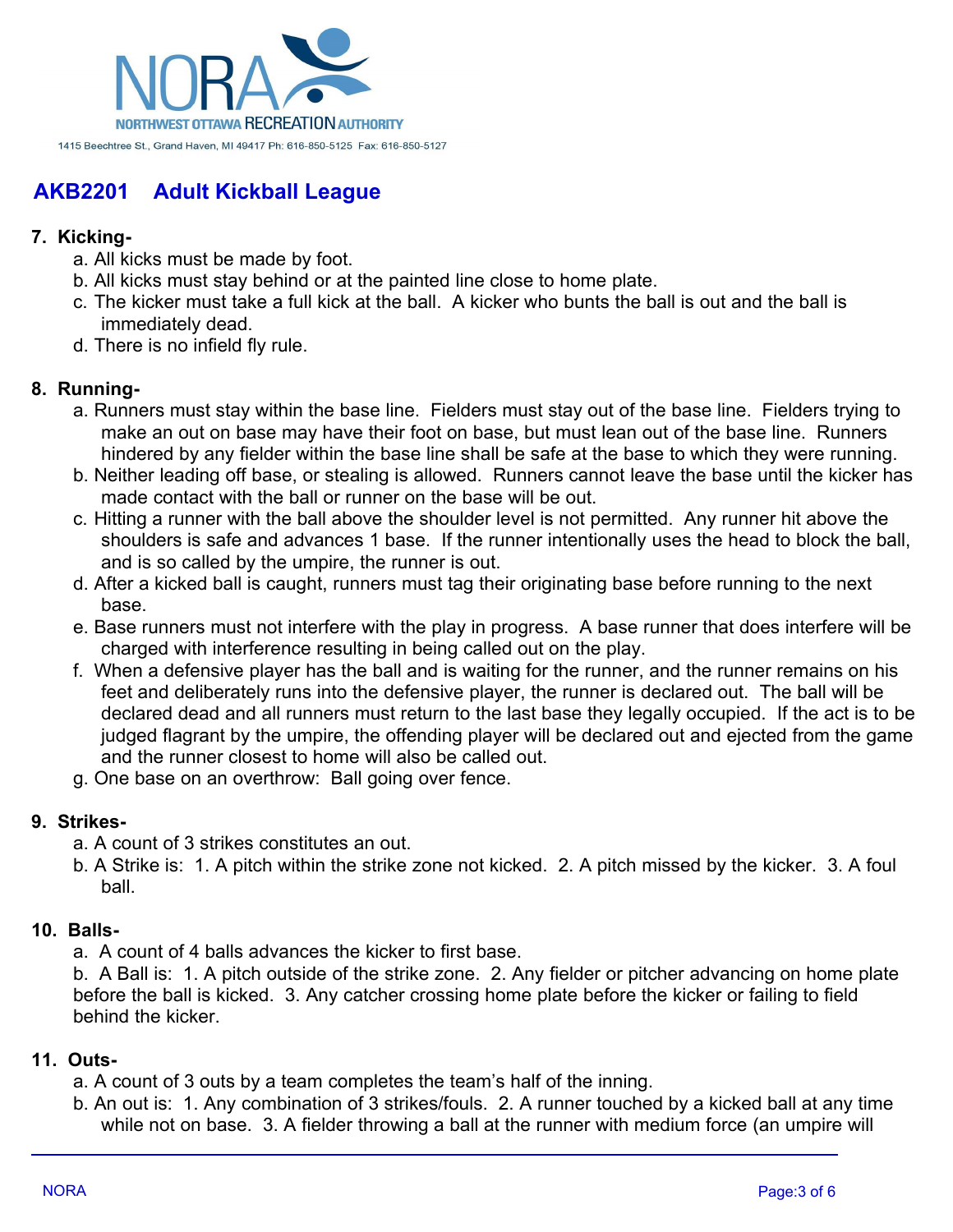

decide if a fielder used unnecessary force to throw at the runner; in this case that player will be ejected and the runner will be called safe). 4. Any kicked ball (fair or foul) that is caught in the air. 5. A ball tag on a base to which a runner is forced to run. 6. A runner off of his/her base when the ball is kicked.

c. A foul is: 1. A kick landing out of bounds. 2. A kick landing in bounds, but traveling out of bounds on its own before reaching first or third base (any ball touched by an in-bounds fielder is automatically in play). 3. A kick where contact is made with the ball in front of home plate.

#### **12. Ball In Play-**

- a. Once the pitcher has the ball in control and in the pitchers circle, the play ends.
- b. If a runner intentionally touches or stops the ball, the play ends.
- c. If the umpire calls a timeout, the play ends.

### **13. Unlimited Substitution Rule -**

- a. **All players first and last names** must be listed in line up order for entire game.
- b. If a player comes late for a game that player must be added to end of existing line up order. If a player is not present, do not put in line up order.
- c. If a player listed in line up order of a team using the "unlimited" substitution is taken out of game for injury or having to leave game early, that position in line up order is skipped with no penalty.
- d. If a player reaches base safely, then is injured and must come out of game, sub runner (courtesy runner) must be last player in line up order preceding the injured player who is not on base.
- e. Free substitution will be in effect at the beginning of each half inning for team taking field. Once half inning has started, the defense can only make one defensive substitution change except for an injured player or replacement of pitcher.
- f. The unlimited substitution rule is designed to enable a team to play as many players as possible.
- *g. No stealing in this league.*

**14. Regular Substitution** - allows teams to play and list 9 players in the line up order. Because "unlimited" substitution rule allows skipping a kicking spot with no penalty if a player is injured or having to leave game early, a team playing with 9 players under regular substitution rule and dropping to 8 players may also skip that position in the batting order without penalty.

**15. Appeal Plays** - umpires will call runner out for missing a base or leaving a base before fly ball is caught when play ends. All consequences remain the same if appealed. Appeals may still be made for batting out of order or illegal re-entry.

**16. Protests** - no protest will be accepted on judgment calls. No protest will be considered unless made in accordance with ASA rules. Managers must inform umpires before ball is put back in play that the game is being played under protest. The umpire then will note protest on score sheet. You must file a protest within 48 hours of the game, along with a \$25 protest fee. Illegal roster protest can be made at any time during the season.

**17. Rained Out Games** - information on cancellation of games due to rain or severe weather will be announced on WGHN FM (92.1), listed on the NORA website (nora.ghaps.org) or call the Recreation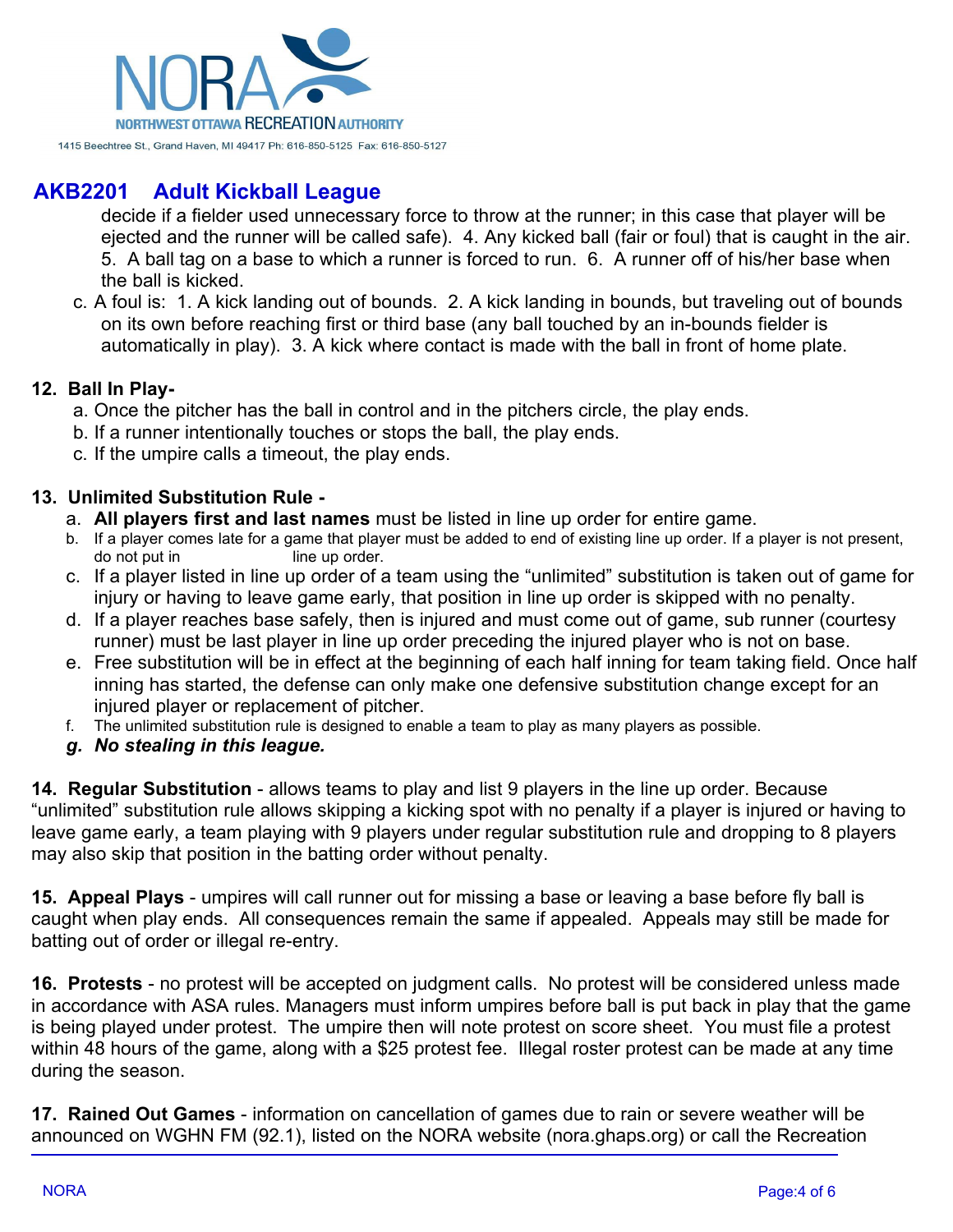

Program Office cancellation line at 850.5125 starting at 4:00 p.m. If decision to play game is made at the field the umpire will decide if field is playable. Teams should report to field if in doubt.

**18. Conduct of Players** - unsportsmanlike conduct, profanity, obscene language, unnecessary roughness, threatening comments will not be tolerated on or off the playing field. Umpires have authority and are asked to eject any player from games for unsportsmanlike conduct. The Recreation Department has the authority to suspend any player or manager for just cause. Anyone caught in the use of profanity will be ejected from game and suspended for the next game.

a. Any player, coach or manager ejected from game is automatically suspended from that person's next game in our leagues. Upon review,

 The Recreation Department may suspend player, coach or manager indefinitely. Player shall not be present at their team games during

suspension.

 b. Managers or players ejected from game must leave ball field and park or their team will forfeit the game.

c. Players found guilty of false registration, i.e. assumed names, fictitious address, falsifying age, etc, are liable to suspension. Managers

playing ineligible players are also liable to suspension and forfeit game(s).

d. Smoking will not be allowed on playing field or in coach's boxes. Alcoholic beverages are not permitted at any field at anytime with players liable to suspension or forfeit game.

**19. Score sheets** - will be provided to managers and umpires before start of season. Home team will provide score sheet. One score sheet will be used with **correct team name** and line up order filled out **with both first and last names of players (printed legibly)** before start of game. The umpire is asked to turn in the score sheet at the Recreation Office after game.

Revised 2018

### **Game Schedule**

|                |             |                                    | <b>Score</b>                        |                                            |          |                |             |               |
|----------------|-------------|------------------------------------|-------------------------------------|--------------------------------------------|----------|----------------|-------------|---------------|
| <b>Date</b>    | <b>Time</b> | <b>Location</b>                    | <b>Home Team</b>                    | <b>Away Team</b>                           | н        | A              | <b>Type</b> | <b>Status</b> |
| Wed 06/22/2022 | 6:00 PM     | Softball Field @ Mulligan's Hollow | (2) PEN 15                          | (3) Go Bear                                | 10       | $\overline{4}$ | <b>RS</b>   |               |
|                | 7:00 PM     | Softball Field @ Mulligan's Hollow | (1) Medallion Fighting<br>Squirrels | (2) PEN 15                                 | $\Omega$ | 11             | <b>RS</b>   |               |
|                |             |                                    |                                     |                                            |          |                |             |               |
| Wed 06/29/2022 | 6:00 PM     | Softball Field @ Mulligan's Hollow | (3) Go Bear                         | (1) Medallion<br><b>Fighting Squirrels</b> |          |                | <b>RS</b>   |               |
|                | 7:00 PM     | Softball Field @ Mulligan's Hollow | (3) Go Bear                         | (2) PEN 15                                 |          |                | <b>RS</b>   |               |
|                |             |                                    |                                     |                                            |          |                |             |               |
| Wed 07/06/2022 | 6:00 PM     | Softball Field @ Mulligan's Hollow | (2) PEN 15                          | (1) Medallion<br><b>Fighting Squirrels</b> |          |                | <b>RS</b>   |               |
|                | 7:00 PM     | Softball Field @ Mulligan's Hollow | (1) Medallion Fighting<br>Squirrels | (3) Go Bear                                |          |                | <b>RS</b>   |               |